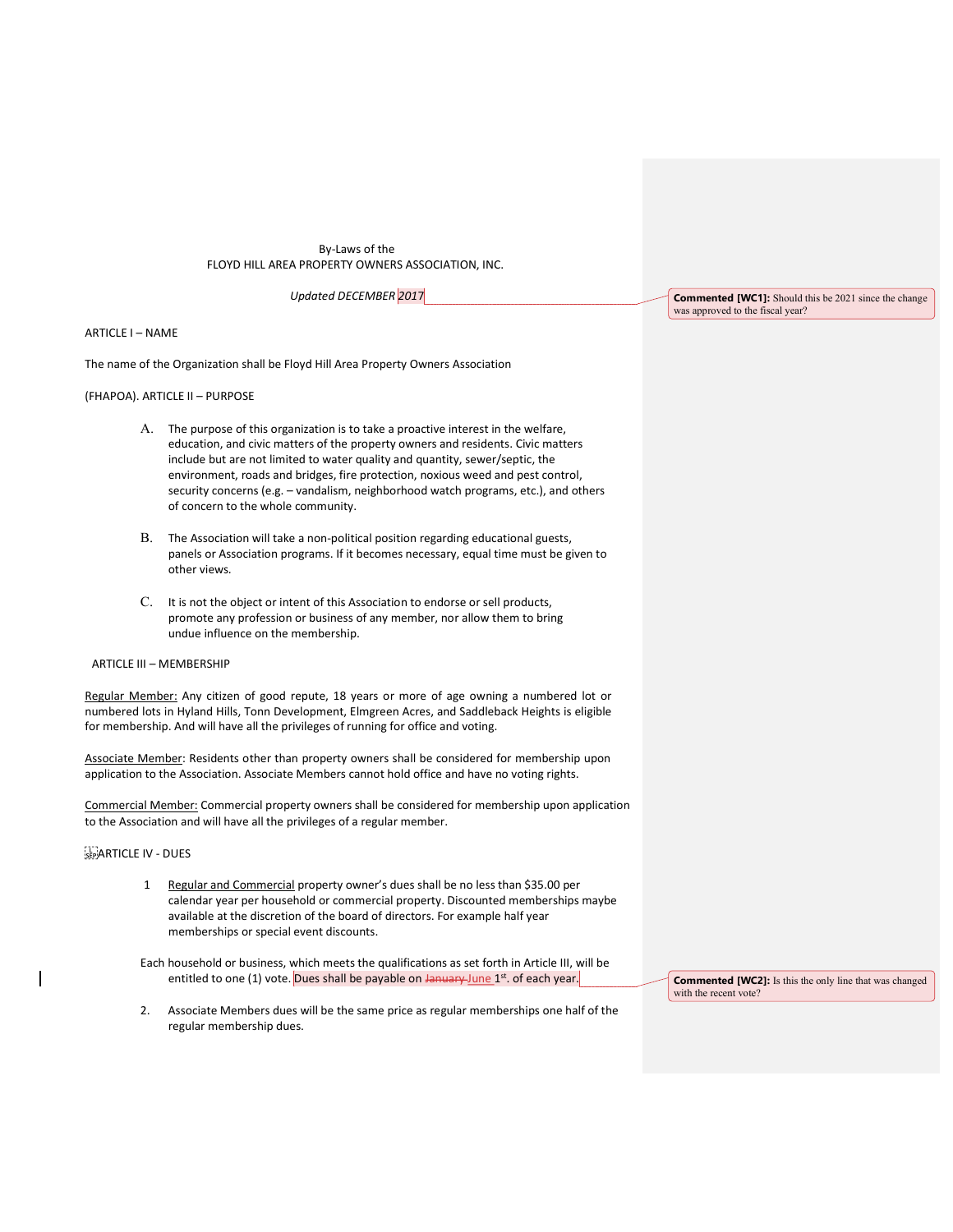3 The Board of Officers may adjust dues in the event of unforeseen costs to the Association

## ARTICLE V – OFFICERS

- A Eligibility: An officer of the Association must be an active, currently paid member. An active member is one who has been a current member a minimum of six (6) months, recommend they attend a minimum of three (3) Association meetings. Any officer or potential candidate for office who does not pay his/her dues on or before the January  $meetingJune 1<sup>st</sup>$  will be declared out of office or ineligible to run for office. At the discretion of the existing officers, an officer can go past their term limits if no one else is available to run for the position or until a replacement is found.
- B. Duties of Officers:
	- (1) President: It shall be the duty of the President to preside at all meetings, name all special committees, name the Chairperson of standing committees and perform such other duties as usually pertain to the office of the President. He/She shall be a member ex-officio of all committees.
	- (2) Vice President: It shall be the duty of the Vice President to assist the President in his/her duties, to officiate in the absence of the President, and to perform other duties as usually pertains to his/her office.
	- (3) Treasurer: It shall be the duty of the Treasurer to:
		- Receive, record, and deposit in the Association's depository bank all the Association money received from members and creditors.
		- Pay all bills against the Association approved by a majority of Officers.
		- Keep a record of the amounts and purposes of disbursements, taking proper vouchers for the various items thereof.
		- For the purpose of validating checks, the signatures of the President, Vice President and Treasurer must be certified to the depository bank. All officers will have access to the account and only one signature is required.
		- He/she shall, at such times as the Association may direct or require, present for examination all books, papers, vouchers, etc., that may be necessary for the proper auditing of accounts.
		- He/she shall present at each meeting a monthly "treasurer's report" showing the condition of the funds of the Association.
	- (4) He/she shall send out due bills and if deemed appropriate Prepare a budget for next year based upon plans of next year's board. The treasurer will be the registered agent of the association.
- B Secretary: It shall be the duty of the Secretary to keep correct minutes of all meetings and send out appropriate notices of all meetings. The Secretary shall also:

Formatted: Superscript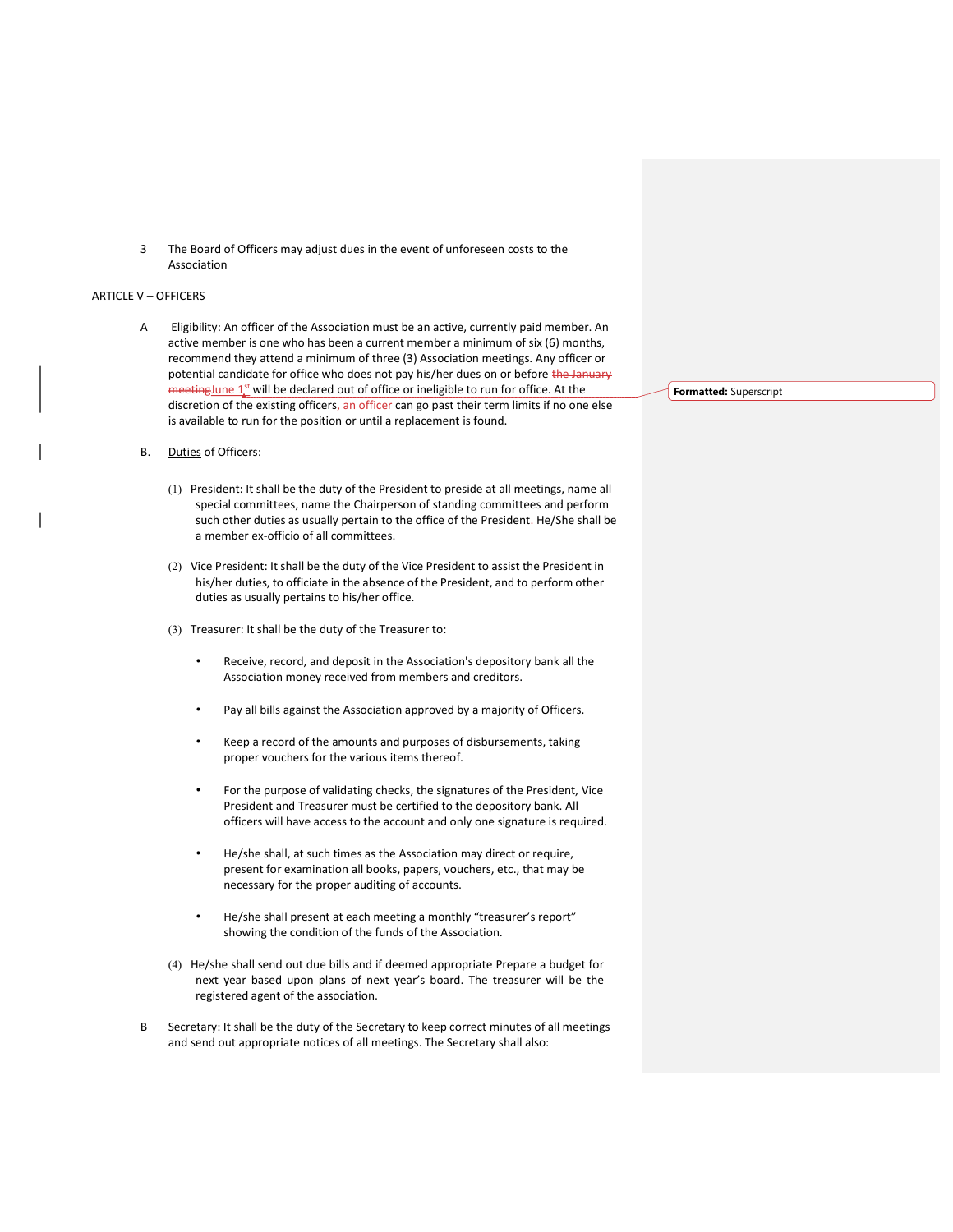- File and keep all records and communications.
- Keep accurate records of all Executive Committee votes, decisions, actions, and other official transactions that affect the financial solvency of the Association.
- Maintain the current association membership and mailing list for all members and track dues payment. If provided, this list will include street address, phone number and email address. Communications to members should be efficient, timely and cost effective and make use of the best available technology.
- Each January May update the membership list as we receive membership dues for the new year
- Attend to all appropriate Association correspondence.
- Read at each meeting all bills and communications received or transmitted by the Association since the previous regular meeting.
- Post minutes of meetings on web site and or e-mail to current members
- (5) Collectively: It shall be the duty of the Officers of the Association or Board of Directors to work together in a timely manner to notify members of the association of matters arising in the community that could affect our lifestyles. Each officer will have one vote on voting matters, ( not one vote as a member and one vote as an officer)
- C. Election of Officers:
	- (1) At the regular meeting in November-August (Intent is to do this at the annual picnic) open nominations shall be accepted in writing prior to said meeting from the membership, or in person at said meeting. Existing officers who have served just one term in that position and are interested in running again may volunteer for reelection.

All nominations shall require a seconded motion from an Association Member, this may be in writing or in person.

If no nominations are presented at the November August meeting and/or specific officer positions do not have a nomination the Vice President shall develop a Nominating Committee to nominate an officer for a full slate of officers to have at the next regular meeting(January.)(October) for an election. If there is a lack of candidates (more than two of the four) the election will be postponed *untill a* special meeting in month (February) to elect officers.

In the January Octoberor February meeting, or special meeting if required, if three positions have candidates, then those candidates will be submitted to a vote by the membership via email for election of their respective positions.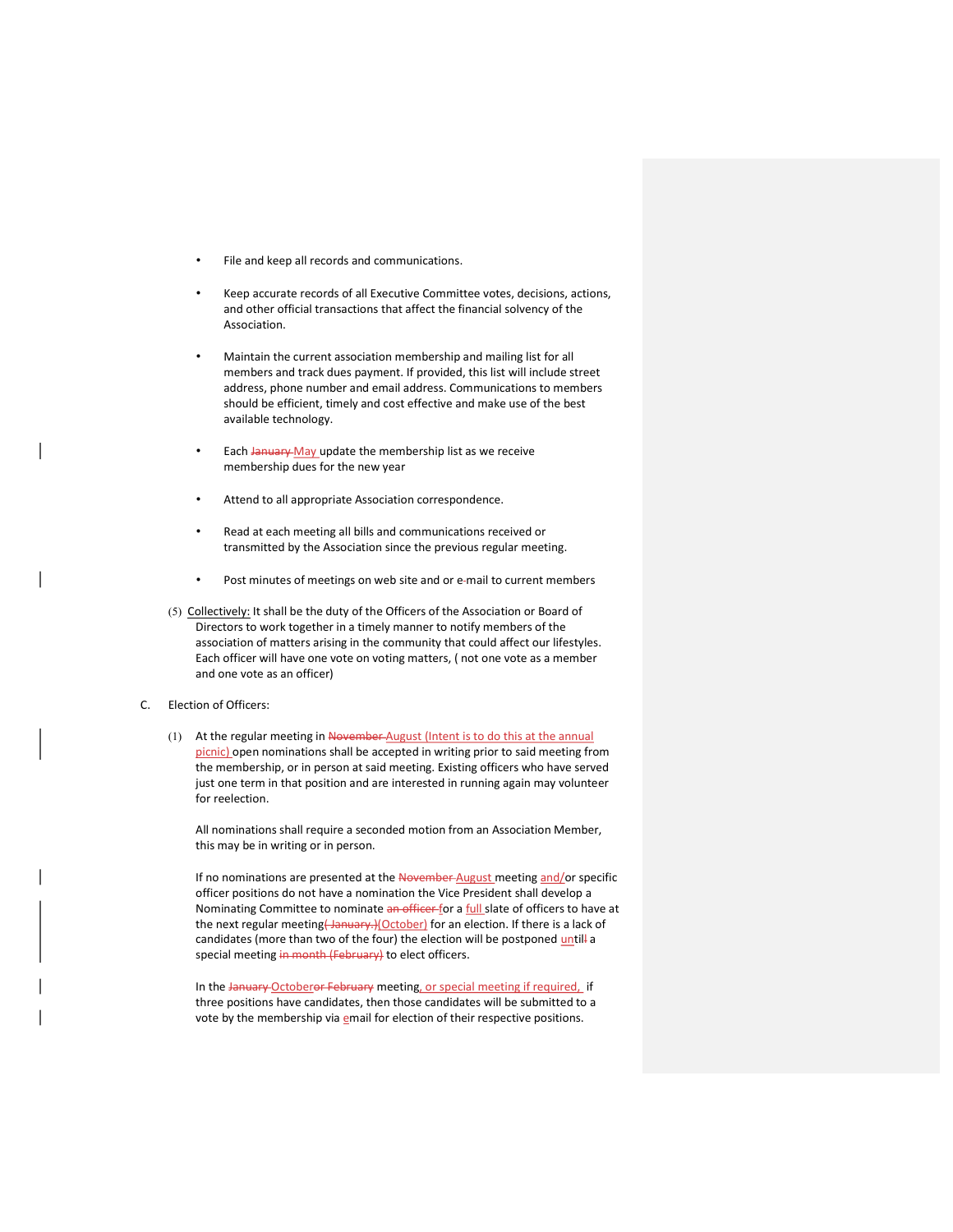- (2) An official ballot, shall be mailed-sent to each regular current paid member of the Association at least fifteen (15) calendar days prior to the Octobernext scheduled meeting (March). Ballots mailed out to each member must be returned to the Secretary prior to, or at the time of this election meeting (MarchOctober) The election shall be by ballot. All ballots mailed in shall be counted and the ballots added to those cast at this meeting. A committee of members will be appointed to count the ballots and determine the results at that March October meeting unless the voting was postponed due to not having the a majority of candidates.
- (3) Vacancies: In case of a vacancy in any office other than that of the President, which shall be filled by the Vice President. Other positions can be filled by a nomination and seconded and a ballot shall be mailed to each regular current paid member of the Association at least fifteen (15) calendar days prior to the next scheduled meeting. Ballots mailed out to each member must be returned to the Secretary prior to, or at the time of the next scheduled meeting. All ballots mailed in shall be counted and the ballots added to those cast at this meeting.
- (4 Tenure of Officers: All Officers of the Association shall hold office following their election for a period of one year, March to MarchOctober to October, unless they have beenare replaced. Any elected officer may succeed himself/herself in office, but his/her term shall not exceed a period of two (2) consecutive years. An existing officer can continue in their position if they have exceededbeyond their term limits if no one else is available to fill the position. This will be considered a temporary appointment. Under these circumstances the existing board should make all attempts to find someone to fill this position. This vacant position must be voted on by the members (see above vacancies for process)
- 5. New officers will start their positions at the March November meeting and continue to the next MarchNovember meeting
- 6. New officers will meet shortly after being elected to determine plans, goals and objectives for the upcoming year. Furthermore, the officers need to develop suggestions for a budget based upon plans, goals and objectives.
- 7. New officers will be trained by the previous officers shortly after taking office Incoming officers should arrange with their outgoing counterpart for a time to meet and discuss transition to be done before May 1November 1. The incoming officers should also meet before MayNovermber 1 to determine plans, goals and objectives for the upcoming year. Furthermore, develop suggestions for a budget based upon plans, goals and objectives.

#### ARTICLE VIII – VACANCIES

A vacancy shall exist whenever an elected officer is absent from 4 consecutive meetings with cause deemed sufficient by the elected Board of Officers.

#### ARTICLE VI – MEETINGS

- Board meetings will be held at least every other month.
	- Regular meetings shall be held at four times per year. If necessary, the President can schedule special meetings in- between regular meetings to address specific and/or urgent items.

Formatted: List Paragraph, Numbered + Level: 1 + Numbering Style: A, B, C, … + Start at: 1 + Alignment: Left + Aligned at: 0.75" + Indent at: 1.08", Tab stops: 1.08", Left

Formatted: Font: (Default) +Headings (Calibri)

Formatted: Font: (Default) +Headings (Calibri)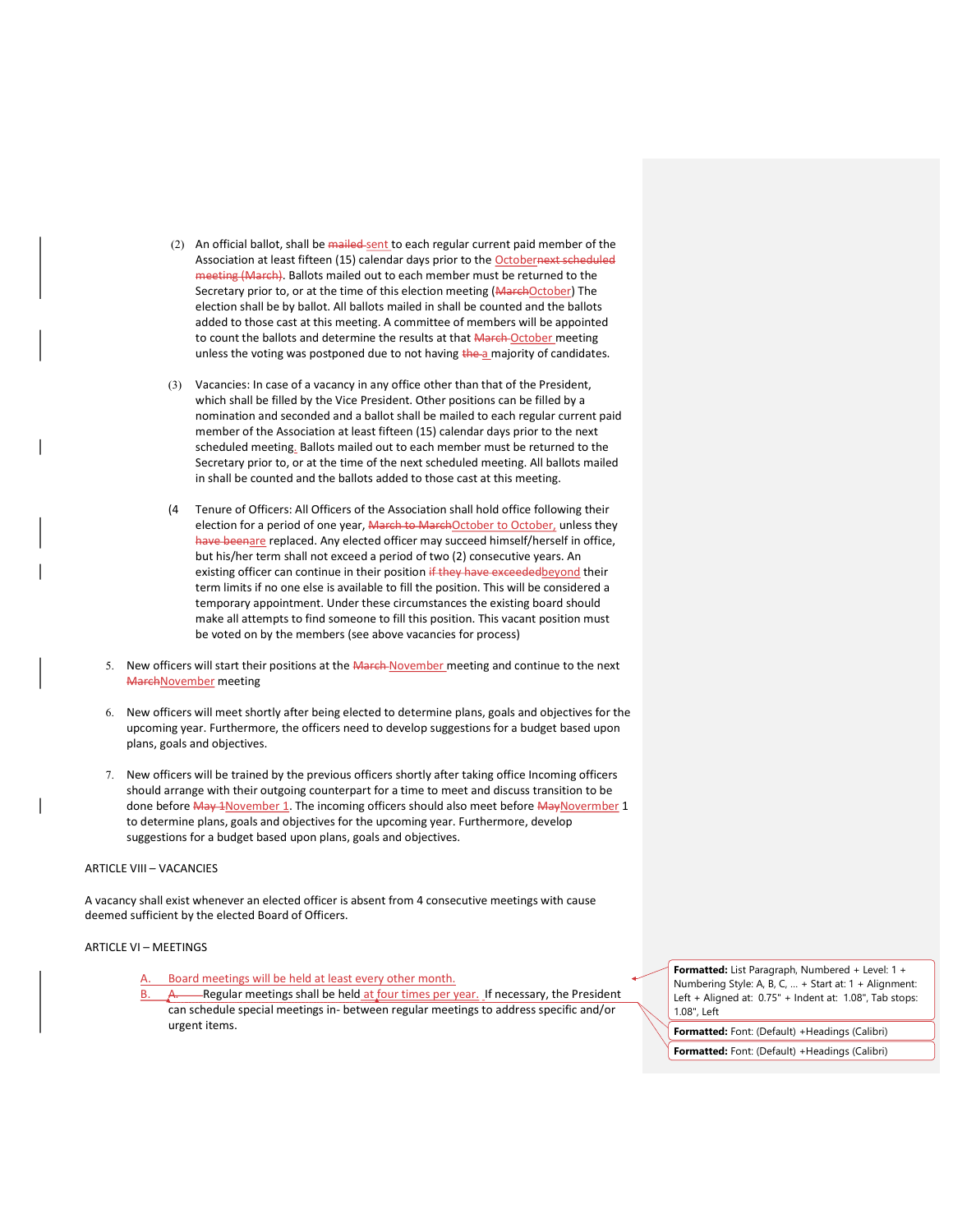- It is the intent of regular meetings to provide a program at each meeting that would be beneficial to its membership. (i.e. fire mitigation demonstration, annual picnic, CDOT update, etc.
- C. Any member can submit a request in writing to the President for a special meeting; however it must be signed by at least ten (10) members. It shall be the duty of the President to call a special meeting within ten (10) days from the date of such request.

# ARTICLE VII – QUORUM AND VOTE

A meeting Quorum will consist of at least three of the four Officers and three other paid members in good standing. It shall be the duty of the Officers to direct the business of the Association and to present recommendations that would best serve its interests; to consider matters refereedreferred to it by its members; to act on all matters of importance and to approve all expenditures of the Association monies. An action by the Board of Officers shall be binding on the Association.

## ARTICLE IX – CHANGES TO THE BYLAWS

Any paid in full member of the Association may submit in writing to the President a request for changes to the bylaws. The president shall present submitted changes to the membership at a regularly scheduled meeting. If the membership approves said changes, a vote of the entire membership shall be initiated.

Changes to the Associations bylaws shall be by ballot. All dues paying Association members will receive a ballot either electronically or by mail, these ballots shall be returned to the Secretary prior to the due date shown on the Ballot. The ballot tabulations will then be presented to the Officers/ Executive Committee who will then present the results to the membership at a regularly scheduled meeting.

#### ARTICLE X INDEMNIFICATION

Any director or officer who is involved in litigation by reason of their position as a director or officer or chairperson by reason of their position as a director or officer or chairperson of this organization shall be indemnified and held harmless by the organization to the fullest extent authorized by the law it now exists or may subsequently be amended. (but in the case of any such amendment, only to the extent that such amendment permits the organization to provide broader indemnification rights)

#### **ARTICLE XI4**

Director and officer insurance will be provided for the officers, directors, and committee chairs. Limited to a minimum of \$500,000, and are subject to budget and financial restrains of the organization.

Liability insurance for events will be provided for certain events and are subject to budget and financial restrains of the organization

## ARTICLE XIII – MEETING RULES OF ORDER

- 1. Call to order
- 2. Reading and approving the minutes of the previous meeting
- 3. Reading communications and bills

## Formatted: Font color: Auto

Formatted: List Paragraph, Right: 0", Numbered + Level: 1 + Numbering Style: A, B, C, … + Start at: 1 + Alignment: Left + Aligned at: 0.75" + Indent at: 1.08", Border: Top: (No border), Bottom: (No border), Left: (No border), Right: (No border), Between : (No border), Tab stops: Not at 1.08"

### Formatted: Font color: Auto

Formatted: List Paragraph, Right: 0", Numbered + Level: 1 + Numbering Style: A, B, C, … + Start at: 1 + Alignment: Left + Aligned at: 0.75" + Indent at: 1.08"

Formatted: Heading 1, Indent: Left: 0", First line: 0.08", Right: 0", Space Before: 0.05 pt, Tab stops: Not at 1.08"